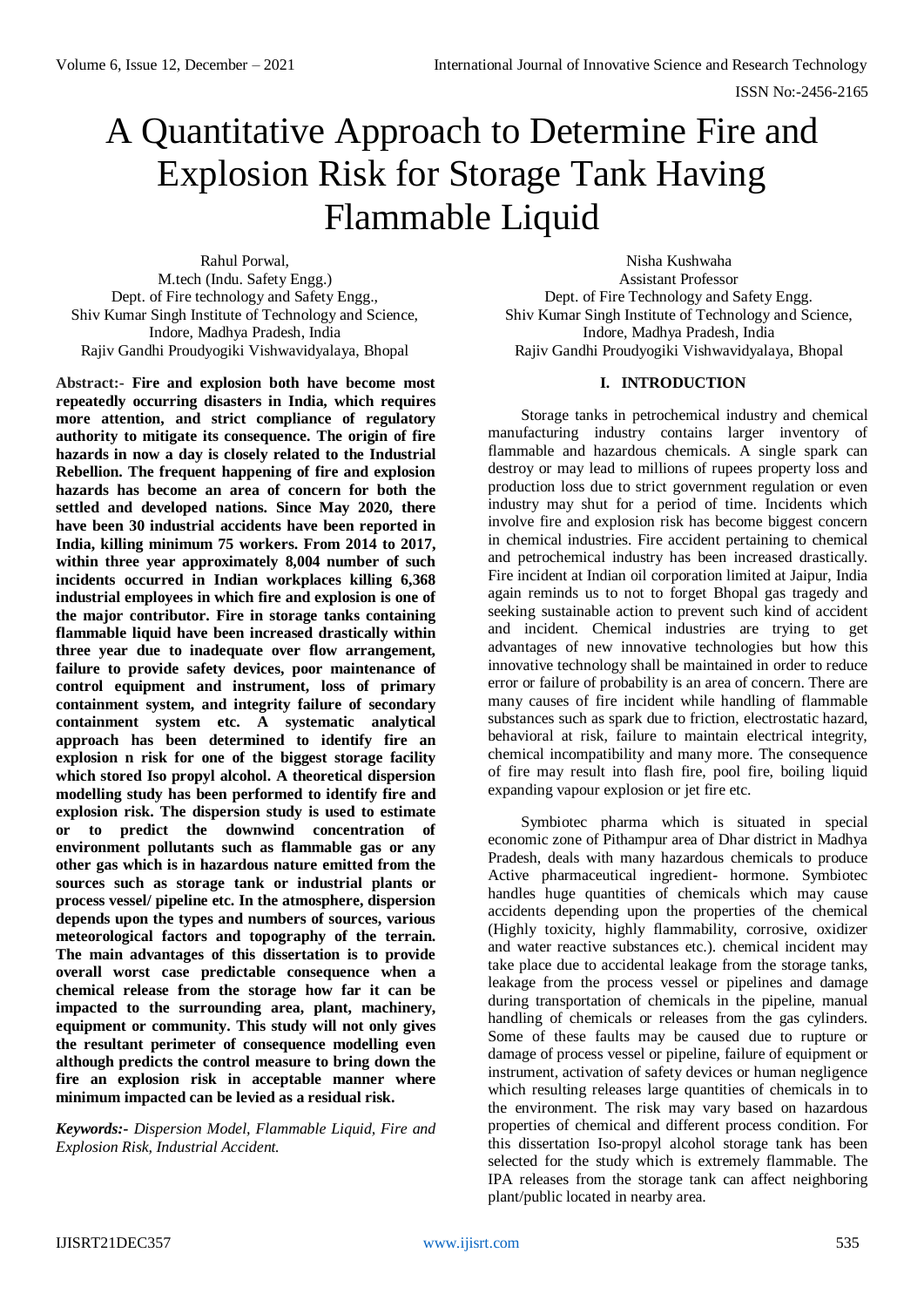The dispersion study is used to estimate or to forecast the downwind concentration of environment pollutants such as flammable gas or any other gas which is in hazardous nature emitted from the sources such as storage tank or industrial plants or process vessel/ pipeline etc. In the atmosphere, dispersion depends upon the types and numbers of sources, various meteorological factors and topography of the terrain.

The main purpose of this dissertation is to contain a model that allows evolution of flammable pollutant (IPA) concentration from storage tank having uneven wind profile and diffusivities with exclusion parameter and to know the impact near by the plant area of Symbiotec plant.

### **II. METHODOLOGY**

Combination of source model and dispersion model methodology will be adopted to estimate the fire & explosion risk of flammable storage tank. The source model predict the type of incident release, rate of release and quantum etc. whereas dispersion models are used to estimate or to predict the downwind concentration of pollutants of flammable gases or vapour whether heavier or lighter than the air. Following below process shall be followed to estimate the fire & explosion risk for storage tank containing flammable liquid.



Fig. 1: Methodology for Estimate the Fire &Explosion Risk For Storage Tank Containing Flammable Liquid

#### *Step-1- Identify the Release incident*

Identifying the release incident (what process situations can lead to a release?) or which type of chemical is being released from the source like gas cylinder, process vessel, process equipment or pipeline etc.

#### *Step-2- Develop Source Model*

The source model provides a description of the rate of discharge, the total quantity discharged (or total time of discharge), and the state of the discharge (that is, solid, liquid, vapor, or a combination). Gas and vapor discharges are classified into throttling and free expansion releases. For throttling releases the gas issues through a small crack with large frictional losses; little of the energy inherent to the gas pressure is converted to kinetic energy.

The maximum flow rate is determined by given Equation for source model

$$
\left[Q_{\rm m} = \rho A C_{\rm o} \sqrt{2 \left(\frac{g_c P_g}{\rho} + gh_1\right)}\right] - \dots - \left(\frac{g_c}{\rho}\right)
$$
  
- - (*Equationno*. 1)

 $Q_m =$  Leak Mass Flow Rate

- A = Area of Leakage/Release
- $C<sub>o</sub>$  = Discharge Coefficent
- $P_g =$  Gauze Pressure
	- $g_c =$  Gravitational Constant
- $\rho =$  Density of Liquid
- $g =$  Acceleration due Gravity

 $h_1 =$  Liquid Height Above the Leak

## *Step-3- Develop Dispersion Model*

Dispersion models describe the airborne transport of toxic materials away from the accident site and into the plant and community. After a release the airborne toxic material is carried away by the wind in a characteristic plume or a puff. The maximum concentration of toxic material occurs at the release point (which may not be at ground level). Concentrations downwind are less, because of turbulent mixing and dispersion of the toxic substance with air. A wide variety of parameters affect atmospheric dispersion of toxic materials:

- $\triangleright$  Wind speed,
- > Atmospheric stability,
- $\triangleright$  Ground conditions (buildings, water, trees),
- $\triangleright$  Height of the release above ground level,
- $\triangleright$  Momentum and buoyancy of the initial material released.

A dense gas is defined as any gas whose density is greater than the density of the ambient air through which it is being dispersed. This result can be due to gas with molecular weight greater than that of air or a gas with a low temperature resulting from auto refrigeration during release or other processes.

Following a typical puff release, a cloud having similar vertical and horizontal dimensions (near the source) may form. The dense cloud slumps towards the ground under the influence of gravity, increasing its diameter and reducing its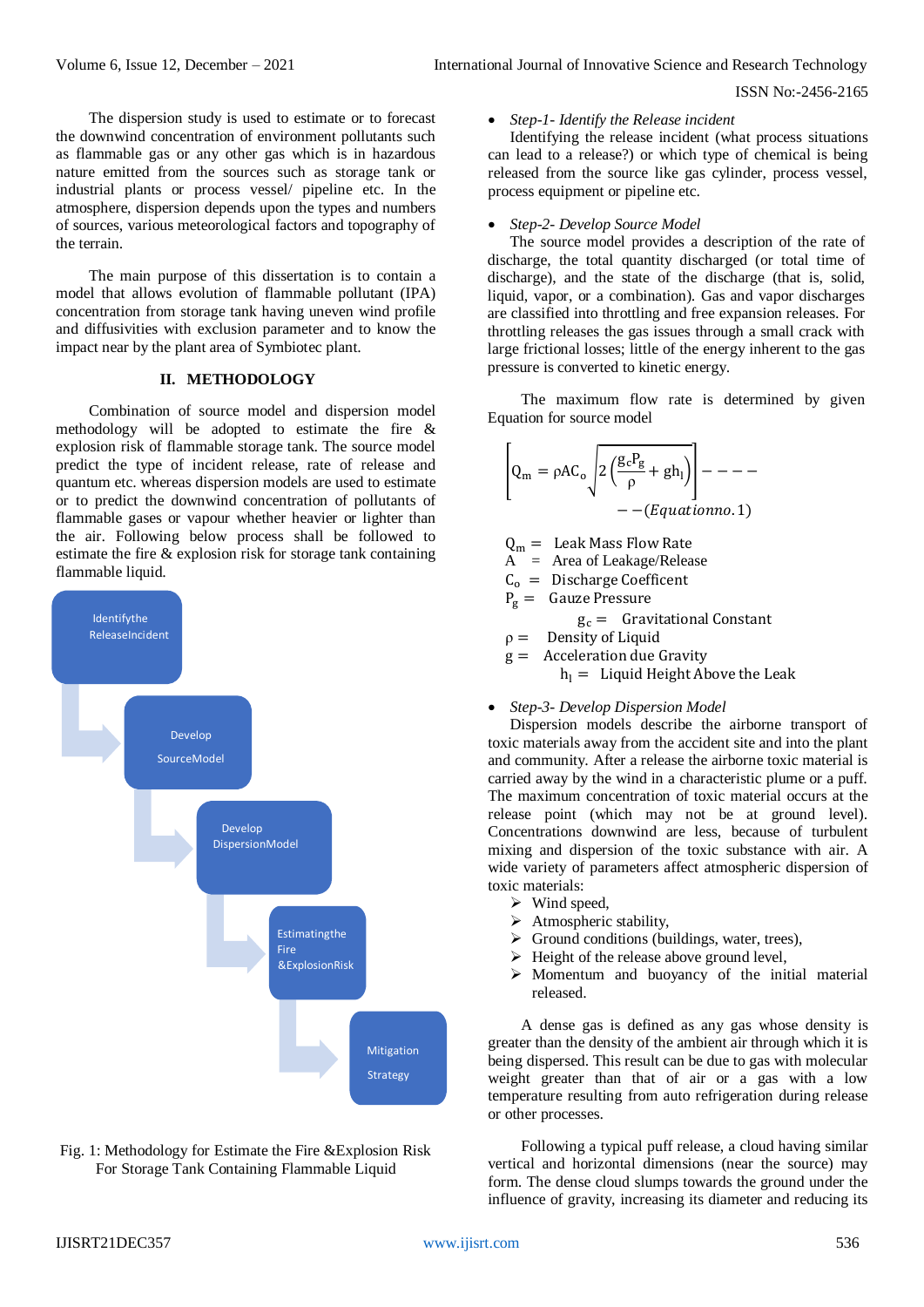height. Considerable initial dilution occurs because of the gravity-driven intrusion of the cloud into the ambient air. Subsequently the cloud height increases because of further entertainment of air across both the vertical and horizontal interfaces. After sufficient dilution occurs , normal atmospheric turbulence predominates over gravitational forces and typical Gaussian dispersion model characteristics are exhibited.

The Britter and Mcquaid model was developed by performing a dimensional analysis and correlating existing data on dense cloud dispersion. The model is best suited for instantaneous or continuous ground – level releases of dense gases. The release is assumed to occur at ambient temperature and without aerosol or liquid droplet formation. Atmospheric stability from dispersion tests in remote rural areas on mostly flat terrain. Thus the results are not practicable to areas where terrain effects are significant.

The model requires a specification of the initial cloud volume, the initial plum volume flux, the duration of release and the initial gas density. Also required is the wind speed at a height of 10 meter the distance downwind and the ambient gas density.

Following below sub steps to be adopted for dense gas dispersion model.

a) Sub-Step-1- The First step is to determine whether the dense gas model is applicable. The initial cloud buoyancy is defined as

$$
\left[g_0 = \frac{g(\rho_0 - \rho_a)}{\rho_a}\right] - - - - - - - (Equation no. 2)
$$

Where

- $g_0 =$  *is the initial buoyancy factor*  $g =$  *is the accelearation due to gravity*  $\rho_0 = i s$  the initial desnity of released material  $\rho_a$  = is the density of ambientair
- b) Sub-Step-2- The second step is to determine whether release is continuous or instantaneous

For Continuous  

$$
\left[\frac{uR_d}{x} \ge 2.5\right] - - (Equationno. 2.1)
$$

For instantaneous  $\left[\frac{uR_d}{\frac{uR_d}{\sqrt{u}}}\right]$  $\frac{d}{x} \leq 0.6$ ] – – – – – – – – – – – – – –  $-(Equationno. 2.2)$  $u = i s$  the wind speed at 10 m elevation  $R_d$  = is the release duration time  $x =$  *is the dwonwind distance in* dimensional space

c) Sub-Step-3- The third step is to determine characteristic source dimension for continuous or instantaneous

For Continuous

$$
\left[D_c = \left(\frac{q_0}{u}\right)^{\frac{1}{2}}\right] - - - (-Equationno. 2.3)
$$

 $D_c =$  *is the characteristic source* dimension for continuous releases  $q = i s$  the initial plume volume flux for dense gas dispersion  $u = i s$  *the wind speed at 10 m elevation* 

For instantaneous  
\n
$$
[D_i = (V_0)^{\frac{1}{3}}] --- (Equation no. 2.4)
$$
\n
$$
D_i
$$
\n= is the characteristic source dimension for instantaneous releases  
\n
$$
V_0 = is the initial volume of released dense gas material
$$

d) Sub-Step-4- The fourth step is to estimate sufficient dense cloud to require a dense cloud representation for continuous or instantaneous release. For Continuous

For continuous  

$$
\left[ \left( \frac{g_0 q_0}{u^3 D_c} \right)^{\frac{1}{3}} \ge 0.15 \right] - (Equationno. 2.5)
$$

For instantaneous  $\sqrt{\frac{g_0 V_0}{R}}$  $\left[\frac{\partial u}{\partial u}\right]^{0.0} \geq 0.20$   $\left[- -\frac{Equationno.2.6}{2}\right]$ 

e) Sub-Step-5- In this step adjust the concentration and identify the effective concentration.

*Effective Concentration* 
$$
C = \frac{C^*}{C^* + (1 - C^*)\left(\frac{T_a}{T_0}\right)} -
$$
  
\n $- (Equationno. 2.7)$   
\n $C =$  is the effective concentration  
\n $C^* =$  is the require concentration  
\n $T_a =$  is the ambient temperature  
\n $T_s =$  is the source temperature

 *Step-4- Estimating the Fire & Explosion Risk* After getting the results from above step and step-5, get the equation of  $\mathcal{C}_{\infty}$ 

$$
\alpha
$$
 ,  $\beta$  & in line with effective concentration  $\mathcal{C}^*$  or  $\frac{\mathfrak{c}_m}{\mathfrak{c}_0}$ 

from the below table and figure to get the downward distance.



Fig. 2: Britter-Mc Quaid Dimensional Correlation for Dispersion of Dense Gas Plumes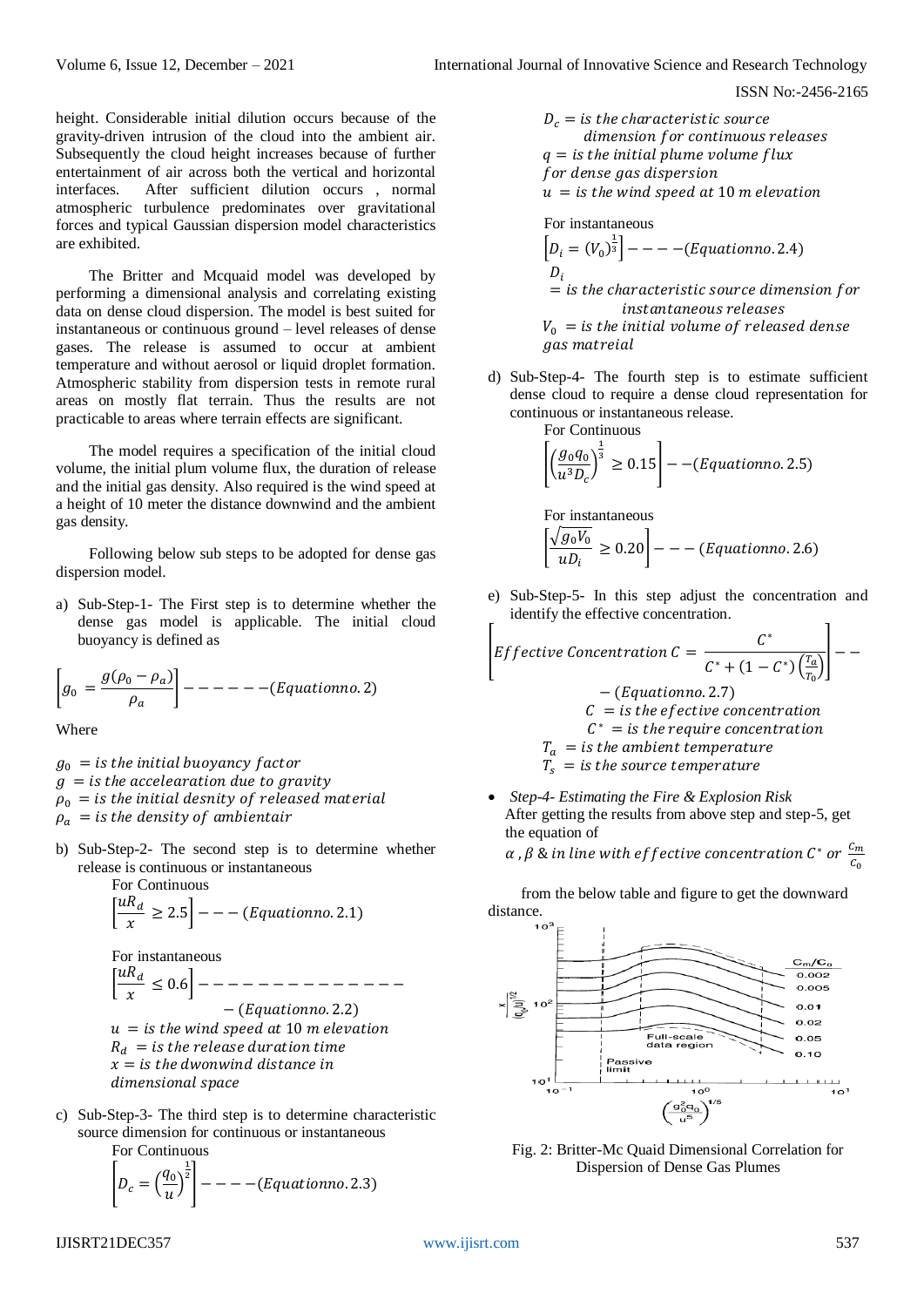ISSN No:-2456-2165



Fig. 3: Britter-Mc Quaid Dimensional Correlation for Dispersion of Dense Gas Puffs.

| Concentration<br>ratio<br>$(C_n/C_o)$ | Valid range for<br>$\alpha = \log \left( \frac{g_0^2 q_0}{\epsilon} \right)^{1/5}$                          | $\beta = \log \left  \frac{x}{(a/\mu)^{1/2}} \right $       |
|---------------------------------------|-------------------------------------------------------------------------------------------------------------|-------------------------------------------------------------|
| 0.01                                  | $\alpha \le -0.70$<br>$-0.70 < \alpha \le -0.29$<br>$-0.29 < \alpha \le -0.20$<br>$-0.20 < \alpha \leq 1$   | 2.25<br>$0.49\alpha + 2.59$<br>2.45<br>$-0.52\alpha + 2.35$ |
| 0.005                                 | $\alpha \leq -0.67$<br>$-0.67 < \alpha \leq -0.28$<br>$-0.28 < \alpha \le -0.15$<br>$-0.15 < \alpha \leq 1$ | 2.40<br>$0.59\alpha + 2.80$<br>2.63<br>$-0.49\alpha + 2.56$ |
| 0.002<br>0.002<br>0.002<br>0.002      | $\alpha \leq -0.69$<br>$-0.69 < \alpha \le -0.25$<br>$-0.25 < \alpha \le -0.13$<br>$-0.13 < \alpha \leq 1$  | 2.6<br>$0.39\alpha + 2.87$<br>2.77<br>$-0.50\alpha + 2.71$  |

| Table 1: Equation Used to Approximate the Curves in |
|-----------------------------------------------------|
| Britter-McQuaid Dimensional Correlation             |
| provided in figure 2: for Plumes                    |

| Concentration<br>ratio<br>$(C_m/C_o)$ | Valid range for<br>1/2<br>$g_{\rm o}V_{\rm o}^{\rm 1/3}$<br>$\alpha = \log$  | $\beta = \log\left(\frac{x}{V^{1/3}}\right)$        |
|---------------------------------------|------------------------------------------------------------------------------|-----------------------------------------------------|
| 0.1                                   | $\alpha \leq -0.44$<br>$-0.44 < \alpha \leq 0.43$<br>$0.43 < \alpha \leq 1$  | 0.70<br>$0.26\alpha + 0.81$<br>0.93                 |
| 0.05                                  | $\alpha \leq -0.56$<br>$-0.56 < \alpha \le 0.31$<br>$0.31 < \alpha \leq 1.0$ | 0.85<br>$0.26\alpha + 1.0$<br>$-0.12\alpha + 1.12$  |
| 0.02                                  | $\alpha \leq -0.66$<br>$-0.66 < \alpha \leq 0.32$<br>$0.32 < \alpha \leq 1$  | 0.95<br>$0.36\alpha + 1.19$<br>$-0.26\alpha + 1.38$ |
| 0.01                                  | $\alpha \leq -0.71$<br>$-0.71 < \alpha \leq 0.37$<br>$0.37 < \alpha \leq 1$  | 1.15<br>$0.34\alpha + 1.39$<br>$-0.38\alpha + 1.66$ |
| 0.005                                 | $\alpha \leq -0.52$<br>$-0.52 < \alpha \le 0.24$<br>$0.24 < \alpha \leq 1$   | 1.48<br>$0.26\alpha + 1.62$<br>$0.30\alpha + 1.75$  |
| 0.002                                 | $\alpha \leq 0.27$<br>$0.27 < \alpha \leq 1$                                 | 1.83<br>$-0.32\alpha + 1.92$                        |
| 0.001                                 | $\alpha \leq -0.10$<br>$-0.10 < \alpha \leq 1$                               | 2.075<br>$-0.27\alpha + 2.05$                       |

## Table 2: Equation Used to Approximate the Curves in Britter-Mc Quaid Dimensional Correlation provided in figure 3: for Puffs

## *Step-5- Mitigation Strategy*

The purpose of this dispersion modeling study is to estimate fire & explosion risk for storage tank containing flammable liquid. Based on this study mitigation strategy should be adopted to bring down the risk in acceptable manner or monitoring of risk. Release mitigation is defined as "lessening the risk of a release incident by acting on the source (at the point of release) either (1) in a preventive way by reducing the likelihood of an event that could generate a hazardous vapour cloud or (2) in a protective way by reducing the magnitude of the release and / or the exposure of local persons or property. Mitigation plan shall be included in view of layer of protection if one layer fails another layer can. This mitigation strategy includes risk reduction strategy like elimination, substitution, engineering control, administrative control and necessary personal protective equipment.

### **III. PLANT DESCRIPTION**

Symbiotec pharma which is situated in special economic zone of Pithampur area of Dhar district in Madhya Pradesh, deals with many hazardous chemicals to produce Active pharmaceutical ingredient- hormone. Symbiotec handles huge quantities of chemicals which may cause accidents depending upon the properties of the chemical (Highly toxicity, highly flammability, corrosive, oxidizer and water reactive substances etc.). chemical incident may take place due to accidental leakage from the storage tanks, leakage from the process vessel or pipelines and damage during transportation of chemicals in the pipeline, manual handling of chemicals or releases from the gas cylinders. Some of these faults may be caused due to rupture or damage of process vessel or pipeline, failure of equipment or instrument, activation of safety devices or human negligence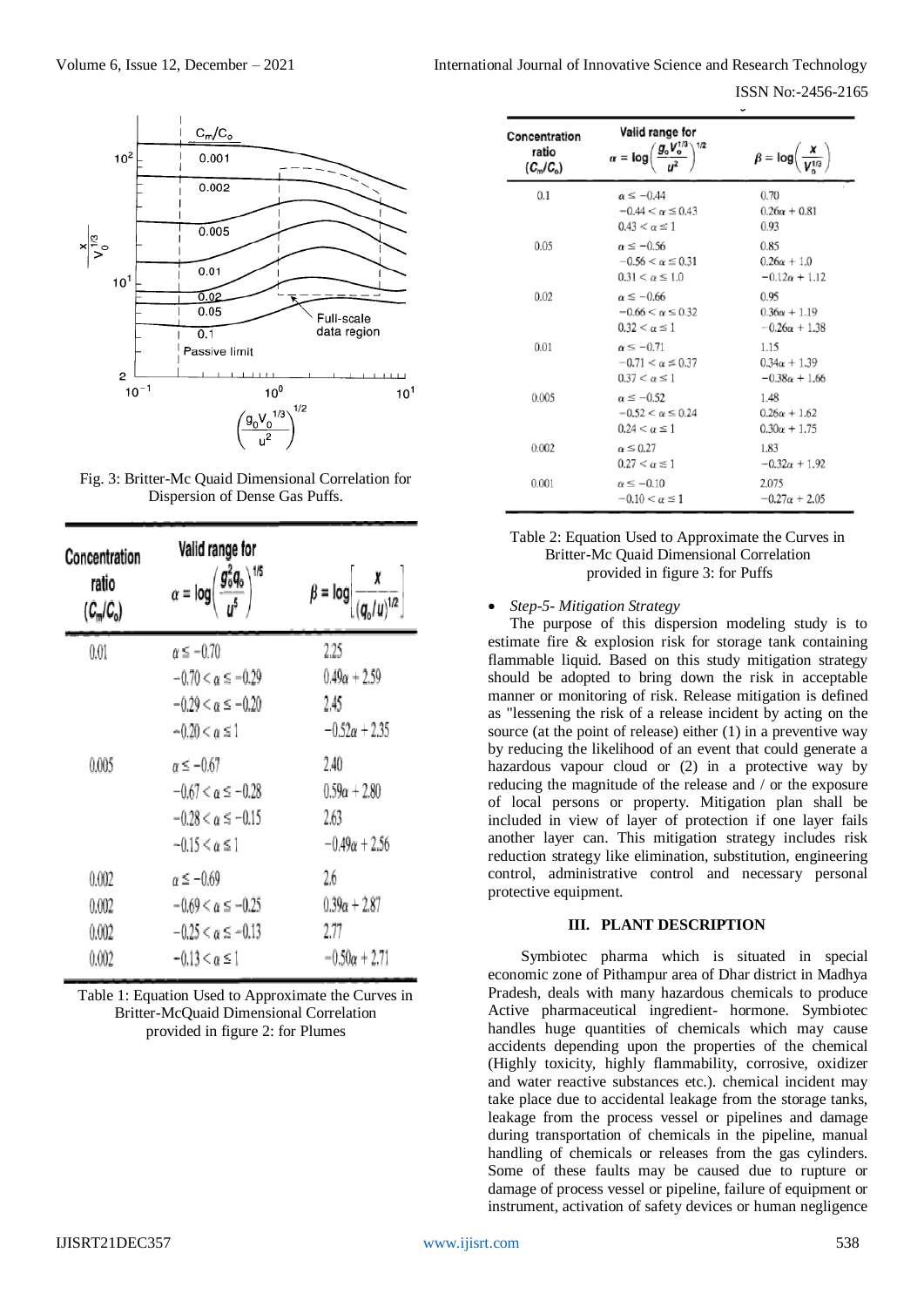which resulting releases large quantities of chemicals in to the environment. The risk may vary based on hazardous properties of chemical and different process condition. For this dissertation Iso-propyl alcohol storage tank has been selected for the study which is extremely flammable. The IPA releases from the storage tank can affect neighboring plant/public located in nearby area.

API manufacturing plant generally designed as per GMP guideline where quality and safety are kept on first priority. Good Manufacturing Practice (GMP) is a system for ensuring that products are consistently produced and controlled according to quality standards. It provides a high level assurance that medicines are manufactured in a way that ensures their safety, efficacy and quality. GMP applies to both Active Pharmaceutical Ingredients (APIs) and Finished Pharmaceutical Products (FPPs). Some of GMP elements are Purchase and storage of Raw Material and finished goods, Process Control, Quality Control, Personnel Training, Personnel Hygiene, Building and Maintenance, Process Instrumentation, Records, Housekeeping, Sanitation, Contamination, Packaging and labeling etc. To maintain the GMP environment pharmaceutical infrastructure has more or less same for most of the industry. Following below are the parts of the Manufacturing Plant were from raw material to finish goods in form of APIs are manufactured.

- Raw Material Warehouse
- Process Technical Area
- Process Clean Area
- Process ML Area
- Quality Control Laboratory
- Solvent Recovery Plant
- Utility Area
- ETP Hazardous Waste Storage Area



Fig. 4: Plant Description

#### **IV. FIRE AND EXPLOSION ASSESSMENT**

Based on the above methodology fire and explosion risk for storage tank containing flammable liquid has been determined for one of the biggest manufacturing unit of Symbiotec pharma lab Pvt. Ltd. Here Iso Propyl Alcohol storage tank has been taken into the account for assessment. IPA is highly flammable liquid having low flash point. Dispersion modelling study shall be followed after analyzing the release quantity and then fire an explosion risk can be assessed.



Fig. 5: IPA storage facility

#### • Step-1- Identify the Release incident

First step is to identify the release incident it has been assumed that the storage tank having flammable liquid iso propyl alcohol. The storage tank is located in tank farm area at Symbiotec facility. The storage tanks as per figure 5.1 has inerting facility with nitrogen gas , the storage tanks is equipped with the breather valve cum flame arrestor. This storage tanks having adequate dyke area as secondary containment system to avoid further overflow of material. A leak scenario around 1 inch on the side wall of the storage tanks has been considered and spilled material accumulated in the dyke wall of storage tanks which further dispersed into the environment may have fire and explosion risk when it comes in contact with ignition source. The tanks is filled with 85% capacity of storage tanks (20 KL) and leak height is around 3.48 meter.

#### Step-2- Develop Source Model

The source model for IPA is being leaked out from the storage tank can obtained by below given formula.

The maximum flow rate is determined by given Equation for source model

$$
\left[Q_{\rm m} = \rho A C_{\rm o} \sqrt{2\left(\frac{g_c P_g}{\rho} + gh_1\right)}\right] - \left(Equationno. 1\right)
$$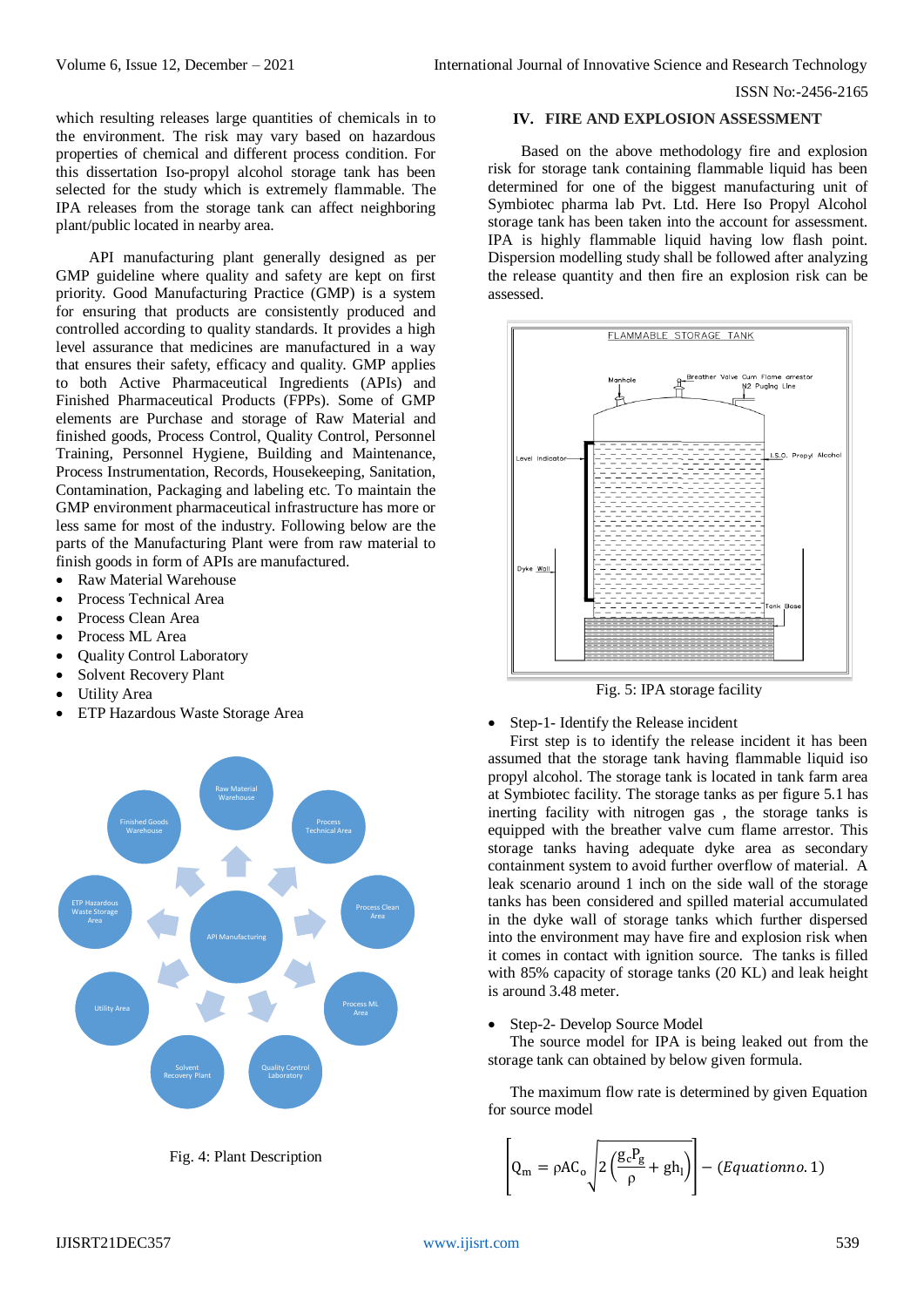$Q_m =$  Leak Mass Flow Rate A = Area of Leakage/Release  $C_0 =$  Discharge Coefficent

 $P_g =$  Gauze Pressure

$$
g_c
$$
 = Gravitational Constant

- $\rho =$  Density of Liquid
- $g =$  Acceleration due Gravity
- $h_1 =$  Liquid Height Above the Leak

#### **Given:**

Dia of leakage  $= 1$  inch  $= 0.0254$  meter Area of Release =  $A = \pi r^2$ Area of Release =  $A = 3.14 \times \frac{0.0254}{3}$  $\frac{1254}{2}$  $\big)^2$ Area of Release =  $A = 3.14 \times \frac{0.0254}{3}$  $\frac{1254}{2}$  $\big)^2$ **Area of Release** = 0.000506 square meter **The discharge coefficient C**, is assumed to be 0.61 Resultant Pressure = Nitrogen Pressure in the tank + Atmospheric Pressure

Resultant Pressure =  $0.26 \text{ kg/cm}^2 + 1 \text{ kg/cm}^2$ Resultant Pressure =  $1.26 \text{ kg/cm}^2$ 

 $Q_m =$  Leak Mass Flow Rate<br>A = Area of Leakage/F  $=$  Area of Leakage/Release  $= 0.000506$  square meter

 $C_0$  = Discharge Coefficent = 0.61

- $P_g =$  Gauze Pressure = 1.26 kg/cm<sup>2</sup>
- $g_c =$  Gravitational Constant = 0.61
- $\rho =$  Density of Liquid = 786 kg/m<sup>3</sup>
- $g =$  Acceleration due Gravity = 9.8 m/s<sup>2</sup>
- $h_1 =$  Liquid Height Above the Leak = 3.48 m Form Equation 1

$$
\left[Q_{\rm m} = \rho A C_{\rm o} \sqrt{2\left(\frac{g_{\rm c} P_{\rm g}}{\rho} + g h_{\rm l}\right)}\right] - Equationno.1)
$$

$$
Q_m = \left[ 786 * 0.000506 * 0.61
$$
  

$$
* \sqrt{2 \left( \frac{1 * 1.26 * 10^5}{786} + 9.8 * 3.48 \right)} \right]
$$
  

$$
\left[ Q_m = 0.2426 \sqrt{320.61 + 68.208} \right]
$$
  

$$
\left[ Q_m = 0.2426 * \sqrt{388} \right]
$$
  

$$
\left[ Q_m = 02426 * 19.718 \right]
$$

Total Leak Rate

 $\Gamma$ 

 $[Q_m = 4.7837 kg/s]$ 

The volumetric discharge rate is given by total leak rate divided by vapour density of IPA which is 2.1

$$
\left[q_0=\frac{4.78}{2.1}\frac{kg_{\Huge /}_S}{\,g_{\Huge /}_m3}\right]
$$

$$
\left[q_{\circ}=2.276\ \frac{m^3}{s}\right]
$$

• Step-3- Develop Dispersion Model

Based on the above methodology the dispersion model shall be calculate by below given formula as the vapour density of Iso propyl alcohol is 2.1 which heavier than the air hence Following below sub steps to be adopted for dense gas dispersion model.

**a) Sub-Step-1**- The First step is to determine whether the dense gas model is applicable. The initial cloud buoyancy is defined as

$$
\left[g_0 = \frac{g(\rho_0 - \rho_a)}{\rho_a}\right] - - - - - - - (Equation no. 3)
$$

Where

 $g_0 =$  *is the initial buoyancy factor*  $q =$  *is the accelearation due to gravity*  $\rho_0 = i s$  th einitial desnity of released material  $\rho_a$  = is the density of ambientair

The ambient air density is computed from the Ideal gas law and gives a result of 1.22 kg/m3 thus the equation is

$$
\[g_{\circ} = g \left(\frac{\rho_{\circ} - \rho_a}{\rho_a}\right)\]
$$

$$
\[g_{\circ} = 9.8 \left[\frac{1.76 - 1.22}{1.22}\right]\]
$$

$$
\[g_{\circ} = 4.34 m /_{S^2}\]
$$

b) **Sub-Step-2-** The second step is to determine whether release is continuous or instantaneous For Continuous

$$
\left[\frac{uR_d}{x} \ge 2.5\right] - - (- [Equationno.3.1)
$$

For instantaneous  $\left[\frac{uR_d}{\frac{uR_d}{\sqrt{u}}}\right]$  $\frac{d-a}{x} \leq 0.6 \big]$  – – – – – (Equationno. 3.2)  $u = i s$  *the wind speed at 10 m elevation*  $R_d$  = is the release duration time  $x =$  *is the dwonwind distance in dimensional space*  $F1/R$ .  $T$ 

$$
\left[\frac{2x}{x}\right]
$$
  
u=Wind speed=6.3m/s

$$
R_d = \text{Split} \text{Duration} = 600
$$
  

$$
\frac{uR_d}{x} = \frac{6.3 * 600}{x} \ge 2.5
$$
  

$$
\frac{3780}{x} \ge 2.5
$$
  
x≥1512m

Hence Release is continuous.

**c) Sub-Step-3-** The third step is to determine characteristic source dimension for continuous or instantaneous For Continuous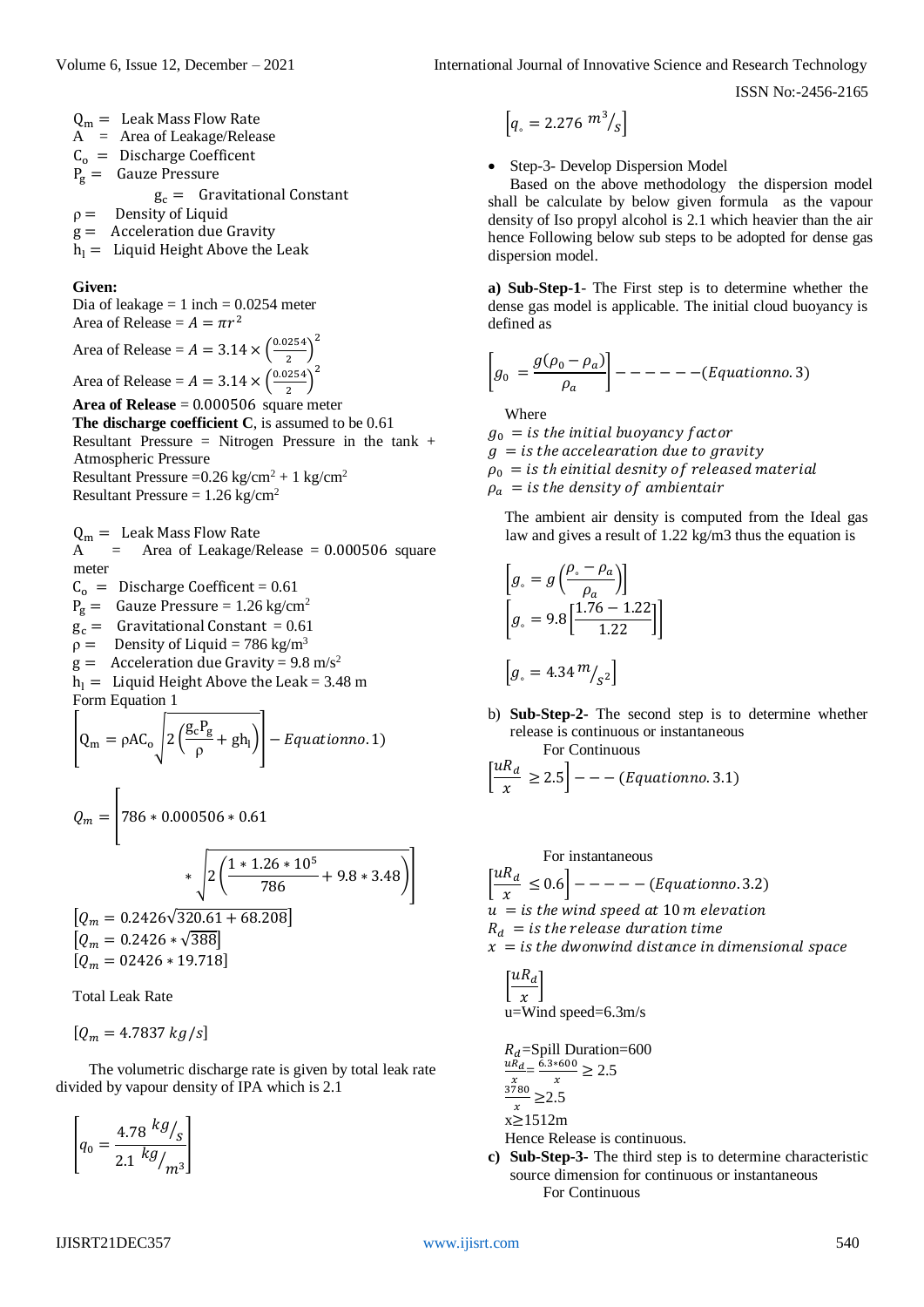$$
\left[D_c = \left(\frac{q_0}{u}\right)^{\frac{1}{2}}\right] - - - - - - - \quad (Equation no. 3.3)
$$

 $=$  *is the characteristic source dimension for continuous releases*  $q_{0}$ 

 $=$  *is the initial plume volume flux for dense gas dispersion*  $u = i s$  *the wind speed at 10 m elevation* 

For instantaneous

 $D_i = (V_0)^{\frac{1}{3}}$  $---(Equationno. 3.4)$  $D_i$  $=$  *is the characteristic source dimension for instantaneous releases*  $V_0$ 

 $=$  *is the initial volume of released dense gas matreial* 

Dense cloud model applies

$$
\left[D_{c=} \left(\frac{q_{\circ}}{u}\right)^{1/2}\right]
$$

$$
\left[D_{c} = \left(\frac{2.27}{6.3}\right)^{1/2}\right]
$$

 $D_{c=}$  0.60 $m$ 

d) **Sub-Step-4-** The fourth step is to estimate sufficient dense cloud to require a dense cloud representation for continuous or instantaneous release.

For Continuous

$$
\left[ \left( \frac{g_0 q_0}{u^3 D_c} \right)^{\frac{1}{3}} \ge 0.15 \right] - - - - - \left( Equationno. 3.5 \right)
$$

For instantaneous

$$
\left[\frac{\sqrt{g_0 V_0}}{u D_i} \ge 0.20\right] - - - - - (Equation no. 3.6)
$$

$$
\left[ \left( \frac{g_s q_s}{u^3 D_c} \right)^{1/3} = \left\{ \frac{\left[ (4.34) * (2.27) \right]}{\left[ (6.3) * (0.60) \right]} \right\}^{1/3} \right]
$$
  

$$
\left( \frac{4.34 * 2.27}{6.3 * 0.60} \right)^{1/3}
$$
  

$$
\left( \frac{9.85}{150.02} \right)^{1/3}
$$
  

$$
(0.065)^{1/3}
$$
  

$$
0.40 \ge 0.15
$$

**e) Sub-Step-5-** In this step adjust the concentration and identify the effective concentration.

[*Effective Concentration* 
$$
C = \frac{C^*}{C^* + (1 - C^*)\left(\frac{r_a}{r_0}\right)} \Bigg] -
$$

$$
- (Equation no. 3.7)
$$

$$
C = \text{is the effective concentration}
$$

$$
C^* = \text{is the require concentration}
$$

$$
T_a = \text{is the ambient temperature}
$$

 $T_s$  = is the source temperature

If the Original concentration  $C^*$  Then the effective concentration is given by

$$
C = \frac{C^*}{C^* + (1 - C^*)\left(\frac{T_a}{T}\right)}
$$

Where

 $T_a$  Is ambient temp.

 $\overline{T}$ <sub>s</sub> Is source temp.

Both is absolute temp For our required concentration of 10%  $^{\circ}$  1

$$
\left[\frac{0.1}{0.1 + (1 - 0.1)0.83}\right]
$$
  

$$
\frac{0.1}{0.847}
$$
  

$$
0.11
$$
  

$$
C^* or \frac{c_m}{c_0} = 0.11
$$

 *Step-4- Estimating the Fire & Explosion Risk* After getting the results from above step and step-5, get the equation of

α , β & in line with effective concentration C\* or  $\frac{c_m}{c_m}$  $c_{0}$ from the below table and figure to get the downward distance..

The value of  $C^*$  or  $\frac{c_m}{c_m}$  $\frac{c_m}{c_0}$  = 0.11 comes under the figure 1.1 Britter-McQuaid Dimensional Correlation for Dispersion of Dense Gas Plumes than we need to figure out the value of

$$
\left(\frac{g \circ q \circ}{u^5}\right)^{1/5} \& \frac{x}{\left(\frac{q \circ}{u}\right)^{\frac{1}{2}}}
$$



Fig. 6: Britter-Mc Quaid Dimensional Correlation for Dispersion of Dense Gas Plumes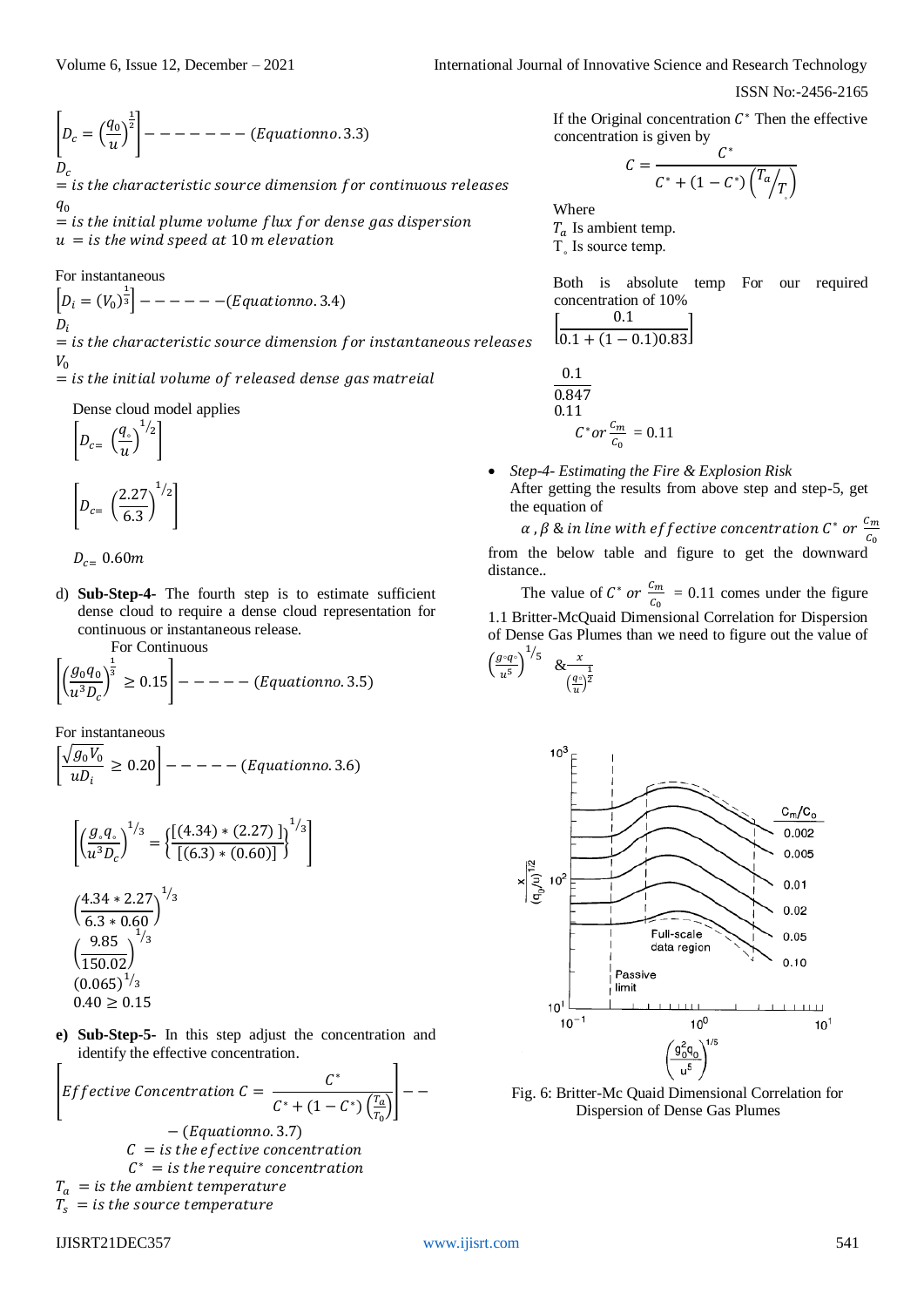| Concentration<br>ratio<br>$(C_n/C_o)$ | Valid range for<br>$\alpha = \log \left( \frac{g_0^2 q_0}{5} \right)^{1/5}$                                | $\beta = \log \left[ \frac{\lambda}{(q_o/u)^{1/2}} \right]$ |
|---------------------------------------|------------------------------------------------------------------------------------------------------------|-------------------------------------------------------------|
| 0.01                                  | $\alpha \leq -0.70$<br>$-0.70 < \alpha \le -0.29$<br>$-0.29 < \alpha \le -0.20$<br>$-0.20 < \alpha \leq 1$ | 2.25<br>$0.49\alpha + 2.59$<br>2.45<br>$-0.52\alpha + 2.35$ |
| 0.005                                 | $\alpha \leq -0.67$<br>$-0.67 < \alpha \le -0.28$<br>$-0.28 < \alpha \le -0.15$<br>$-0.15 < \alpha \le 1$  | 2.40<br>$0.59\alpha + 2.80$<br>2.63<br>$-0.49\alpha + 2.56$ |
| 0.002<br>0.002<br>0.002<br>0.002      | $\alpha \leq -0.69$<br>$-0.69 < \alpha \le -0.25$<br>$-0.25 < \alpha \le -0.13$<br>$-0.13 < \alpha \leq 1$ | 2.6<br>$0.39\alpha + 2.87$<br>2.77<br>$-0.50\alpha + 2.71$  |

Table 3: Equation Used to Approximate the Curves in Britter-Mc Quaid Dimensional Correlation provided in figure 6: for Plumes

Compute the Dimensionless Group  $\left[ \left( \frac{g_{\circ}q_{\circ}}{\epsilon} \right)$  $\frac{1}{u^5}$ <sup>1/</sup><sub>5</sub> =  $\frac{[(4.34 \, m / s^2)^2 (2.27 \, m^3 / s)]}{(6.3 \, m / s^5)}$  $\left[\frac{(6.3 \frac{m}{s})^5}{(6.3 \frac{m}{s})^5}\right]$  $=\left(\frac{4.34^2\times2.27}{6.25}\right)$  $\frac{1}{6.3^5}$  $\frac{1}{5}$  $\left[ = \left( \frac{42.67}{9924.36} \right) \right]$  $\left[ = (0.0042)^{\frac{1}{5}} \right]$  $\left[ \left( \frac{g_{\circ}q_{\circ}}{\epsilon} \right)$  $\frac{1}{u^5}$  $^{1/5}$  = 0.336  $\lfloor$ I I I I I  $\left(\frac{q}{q}\right)$  $\frac{u}{u}$  $\frac{1}{2}$  = (  $2.27 \frac{m}{s}$ 3  $6.3 \frac{m}{s}$ ) 1 2  $\mathcal{X}$  |  $\overline{\mathsf{I}}$ I I I ł  $\sqrt{q}$  $\frac{u}{u}$  $\frac{1}{2}$  = 0.06m<sup>2</sup>



Volume 6, Issue 12, December – 2021 International Journal of Innovative Science and Research Technology

ISSN No:-2456-2165

For Determine downwind distance the initial Concentration of Gas *C*<sup>o</sup> is essential

$$
\left[\alpha \left[\frac{(g \cdot q)}{u_5}\right]^{\frac{1}{5}} = A = 0.336\right]
$$
\n
$$
\left[\beta \left[\frac{(q \cdot)}{u}\right]^{\frac{1}{2}} = \beta = 0.6010\right]
$$
\n
$$
\left[C_{m/_{C^{\circ}}} = 0.023\right]
$$
\n
$$
[0.45\alpha + 2.39]
$$
\n
$$
[0.45 * (-0.47) + 2.39]
$$
\n
$$
[-0.211 + 2.39]
$$
\n
$$
2.179
$$
\n
$$
\left[10^{2.179} = \frac{x}{\left(\frac{q \cdot}{u}\right)^{\frac{1}{2}}}\right]
$$
\n
$$
\left[15\% = \frac{x}{0.6010}\right]
$$

$$
[x = 90.75]
$$
\n
$$
[x = 91 mtr]
$$
\n
$$
\begin{cases}\n\beta = \log \left[\frac{x}{\left(\frac{q\cdot}{u}\right)^{\frac{1}{2}}}\right] \\
\beta = \log \left[\frac{x}{\left(\frac{q\cdot}{u}\right)^{\frac{1}{2}}}\right]\n\end{cases}
$$
\n
$$
\begin{cases}\n2.17 = \log \left(\frac{x}{\left(\frac{q\cdot}{u}\right)^{\frac{1}{2}}}\right) \\
\left[10^{2.17} > \frac{x}{0.6010}\right] \\
\left[x > 147*.60\n\end{cases}
$$

Based on the above calculation it has been determined that the Spill material of IPA vapour will be dispersed into the atmosphere at least 91 meter distance from the storage tank to reach the 10% of its concentration. Whereas the LEL of IPA is 2 % only which has higher risk of fire and explosion .

Fire and explosion risk has been determined for storage facility located at Symbiotec Pharma lab Pvt. Ltd. at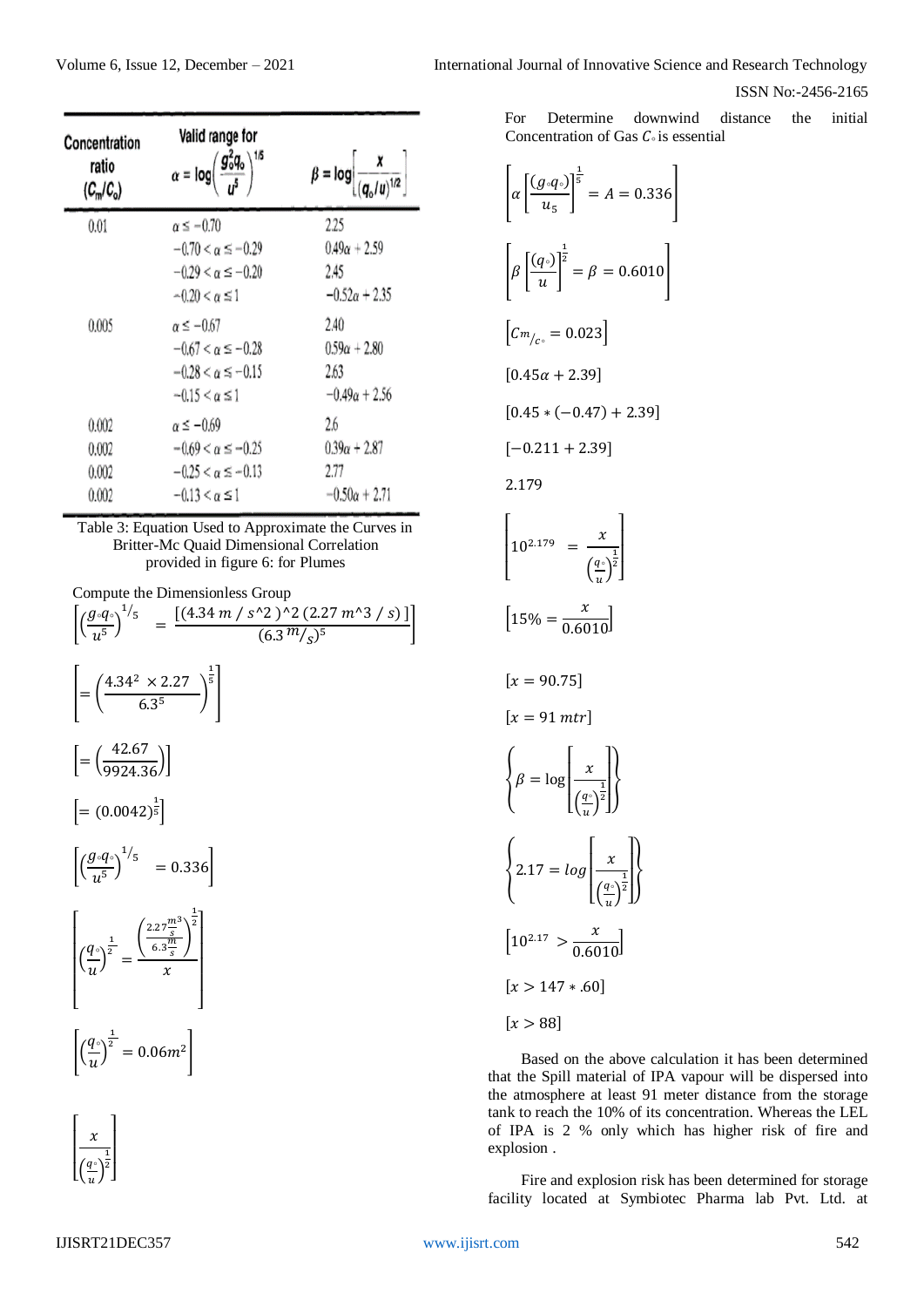Pithampur, Dhar district of Madhya Pradesh. The storage tank having flammable liquid is located in tank farm area which is totally separated from the manufacturing facility. The storage tank is equipped with over flow protection system called high fill alarm system, breather valve cum flame arrestor, nitrogen blanketing system and adequate sizing of secondary containment system with capacity of 1105 of storage capacity. The fire and explosion risk for storage tanks has been performed based on the leakage scenario in which premature failure of primary containment system of storage tank having rupture of 1-inch diameter and material Iso propyl alcohol was spilled and contained into the dyke area and spilled material further dispersed into the environment and may have frequent probability to fire and explosion risk due to leakage. The dispersion concentration of release material from storage tanks has been shown in below table which is significant higher than the safe limit. In all the assessed dimensions the concentration was observed more than the 2% where the lower explosion limit for IPA is 2% having greater risk of fire and explosion risk. From storage tank to till 350 meter if any ignition source present than there is greater chances to occurring fire and explosion.

| Sr. No. | <b>Distance</b> in<br>meter | % of<br><b>Concentration</b> |
|---------|-----------------------------|------------------------------|
| 1       | 10                          | 70                           |
| 2       | 20                          | 50                           |
| 3       | 40                          | 20                           |
| 4       | 50                          | 15                           |
| 5       | 90                          | 10                           |
| 6       | 150                         | 6                            |
| 7       | 200                         | 5                            |
| 8       | 250                         | 4                            |
| 9       | 300                         | 3                            |
| 10      | 350                         | $\overline{2}$               |

**Table 4: Dispersion Concentration of Release Material From Storage Tank**



| Name of           | Lower     | Upper     |
|-------------------|-----------|-----------|
| Chemical          | Explosive | Explosive |
|                   | Limit     | Limit     |
| <b>Iso Propyl</b> | 2%        | 12%       |
| <b>Alcohol</b>    |           |           |

Fig. 7: Dispersion Modeling of IPA Leakage

*Step-4- Release Mitigation Measures*

In Symbiotec Pharma Lab Pvt. Ltd. following below types of hierarchy of controls needs to be ensured to bring down the risk into the acceptable range.

- a) Inherent safety- Inventory reduction: Less consumption of IPA should be explored so that the storage quantity can be reduced from 20 KL to 5 KL. Once the quantity is reduce the consequence can also be minimized.
- b) Engineering design Plant physical integrity: Since IPA is highly flammable and dense vapour and easily can catch fire when naked flames are available.
	- All the fitting up to 350 meter must be flameproof type to avoid any ignition source from electrical fixtures.
	- Mechanical integrity (Thickness testing) of storage tank needs to be taken out on periodical interval.
	- Mechanical integrity (Hydro test) of storage tank needs to be taken out on once in five year or on before product change.
	- Preventive maintenance to be carried out for breather valve cum flame arrestor, level transmitter, temperature indicator , flow transmitter, pressure gauze etc.
	- Dyke wall integrity needs to be inspected on regular basis by walk through observations.
- c) Strict compliance of Work permit system especially hot work permit- Do not allow to issue hot work involving hot work such as welding, cutting , drilling , grinding work which produce naked flame or sparks. Take special precautions and hot work permit due to some unavoidable situation.
- d) Management Operating policies and procedures- SOP Safe Operating Procedure to be displayed at prominent places.
- e) Training Training has been imparted to all plant personnel for handling and emergency during fire and explosion.
- f) Provision of lightening arrester in case of lightning strikes occurs.
- g) Provision of double earthing system to dissipate electro static charge while tanker deployment, loading and unloading of tanker, connecting hose pipe, flanges and joints , delivery pump and other accessories to avoid electrostatic charge.
- h) Provision of Gas detector and alarm system in case of leakage occurs, immediately response can be taken.
- i) Provision of Fire protection system like fire extinguisher portable type, sprinkler system, fire hydrant system, foam arrangement to fire fight the situation.
- j) Emergency response- Ensure potential emergency such as fire due to leakage from storage tank has been incorporated in on site emergency plan.
- k) Personal protective equipment- Compatible PPE like SCBA self-contained breathing apparatus pressure suit, gumboot, full sleeves rubber hand gloves are available at the site to mitigate the leakage risk.
- l) Ensure availability of training fire fighter and emergency response team to tackle the emergency.